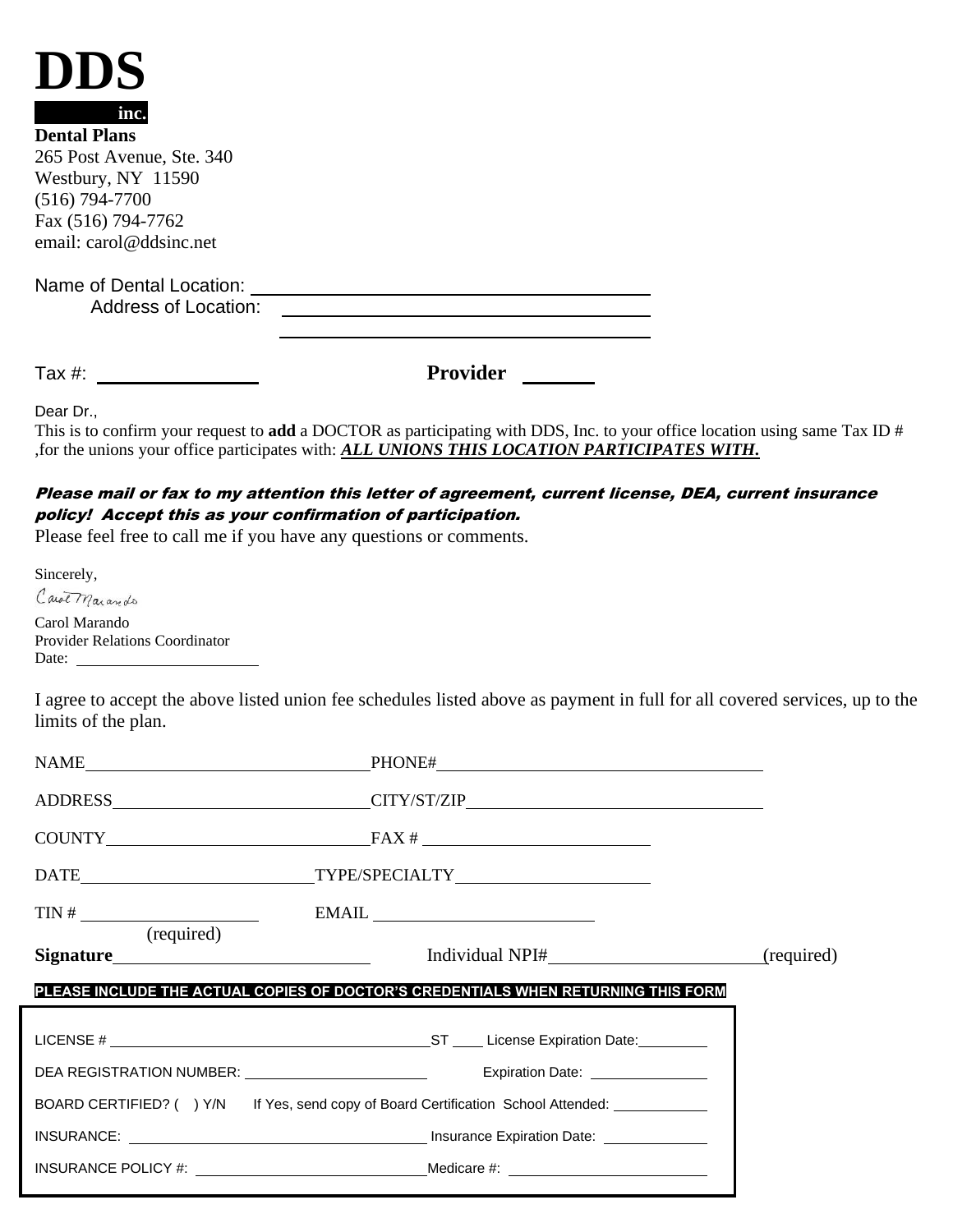

**Dental Plans** 265 Post Avenue, Ste. 340 Westbury, NY 11590 (516) 794-7700 Fax (516) 794-7762

# **DENTAL AGREEMENT**

I HEREBY AFFIRM AND REPRESENT THAT ALL STATEMENTS, ANSWERS, AND INFORMATION CONTAINED IN THIS APPLICATION IS TRUE TO THE BEST OF MY KNOWLEDGE AND BELIEF.

I UNDERSTAND THAT BY SIGNING UP WITH D. D. SERVICES, INC., I MUST ACCEPT FULL OR PARTIAL PAYMENTS AS PER EACH FEE SCHEDULE.

I WILL ACCEPT AN "ALTERNATIVE BENEFIT" FOR A SPECIFIC SERVICE, IF AVAILABLE AND APPLY THAT TO SERVICE ON THE CLAIM.

IF A PATIENT EXCEEDS THEIR MAXIMUM, I WILL CONTINUE TO ACCEPT PAYMENTS AS PER FEE SCHEDULE. FOR THOSE GROUPS THAT HAVE DEDUCTIBLES: I MUST ACCEPT PAYMENTS AS PER FEE SCHEDULE UNLESS THE SERVICE EXCEEDS THE DEDUCTIBLE.

## **WHEN A CLAIM IS SUBMITTED INCORRECTLY OR PROCESSED INCORRECTLY**

I WILLACCEPT TO REFUND DDS, INC. FOR ANY PROCEDURE THAT HAS BEEN PROCESSED INCORRECTLY EITHER BY DDS, INC. PERSONNEL OR BY MY OFFICE. UPON RECEIPT OF THE REFUND, THE CLAIM WILL BE PROCESSED AGAIN.

## **PRE-AUTHORIZATION PROCEDURE**

*If the treatment exceeds \$300.00 then the claim form and the patient's x-rays must be sent to address of DDS, Inc. for preauthorization.*

*Pre and Post Op x-rays are required on all unauthorized work.*

#### **PHI CLAUSE**

The Provider agrees to implement and use appropriate administrative, technical, and physical safeguards to protect the confidentiality, integrity and availability of PHI and EPHI that it creates, receives, maintains or transmits.

FURTHER AGREE THAT I WILL NOTIFY D.D.SERVICES, INC. IF ANY OF THE REPRESENTATIONS IN THIS AGREEMENT CEASES TO BE TRUE OR CHANGES AT ANY TIME WHILE THIS AGREEMENT IS IN EFFECT.

I AGREE TO PROVIDE AT LEAST 30 DAYS NOTIFICATION IN THE EVENT I ELECT TO TERMINATE THIS AGREEMENT AND TO FINISH ANY CASES THAT HAVE BEGUN WHILE THIS AGREEMENT WAS IN EFFECT. ANY PRE-AUTHORIZATIONS THAT HAVE BEEN APPROVED PRIOR TO TERMINATION OF THIS AGREEMENT WILL BE HONORED AS PER THE FEE SCHEDULE.

SIGNATURE OF DOCTOR DATED

PRINT NAME:

ADDRESS :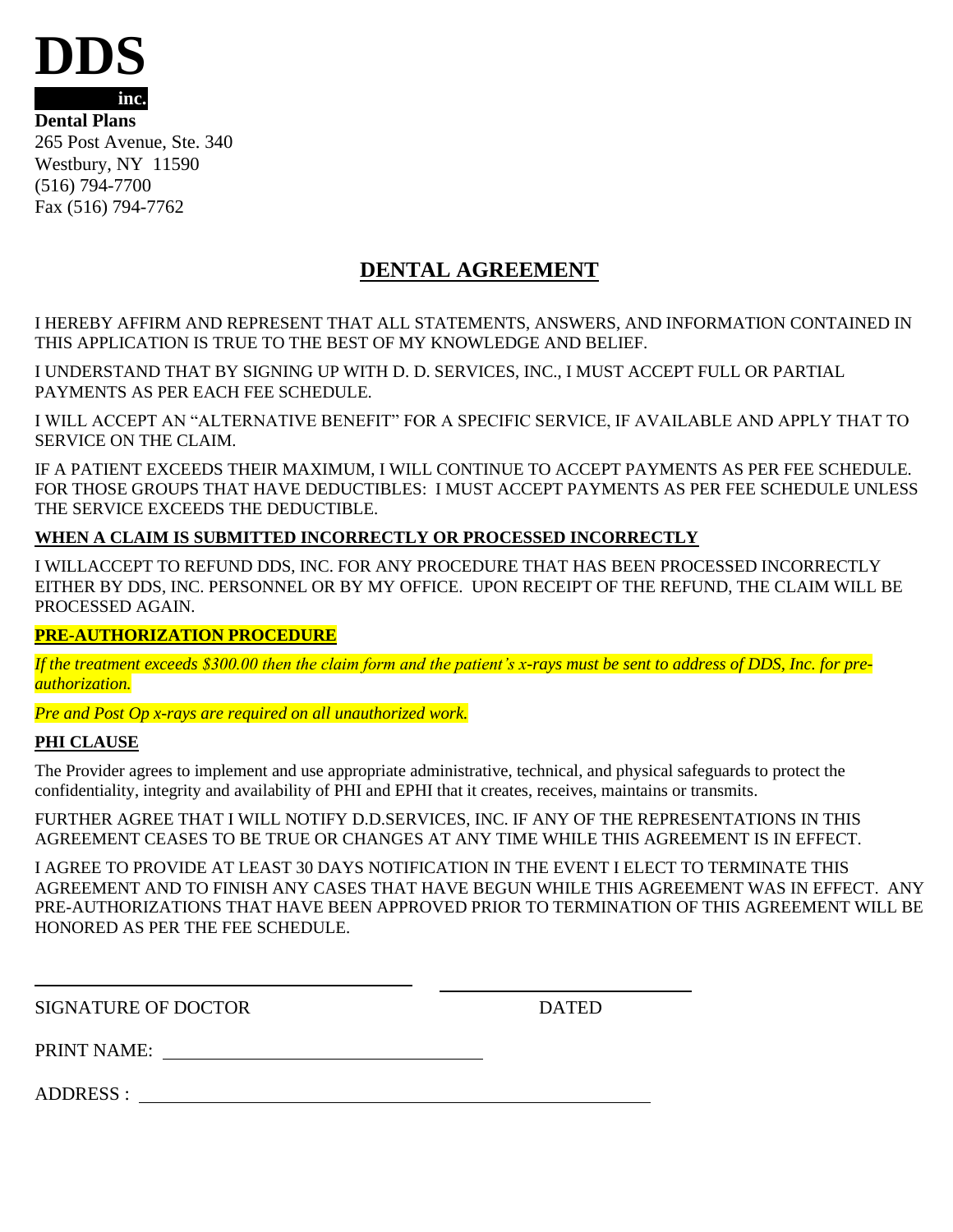#### CREDENTIAL FORM

Dental Location:

Address of Location:

# *Return with copies of all of the following*

*LICENSE DEA INSURANCE INDIVIDUAL NPI SCHOOL ATTENDED BOARD CERTIFICATION(if applicable)* 

*Please complete the following*

|                                                                                                                 | Specialty ______                 |
|-----------------------------------------------------------------------------------------------------------------|----------------------------------|
|                                                                                                                 |                                  |
|                                                                                                                 | (send copy)                      |
|                                                                                                                 |                                  |
| DEA REGISTRATION NUMBER: _________________________                                                              | Expiration Date: _______________ |
|                                                                                                                 |                                  |
|                                                                                                                 |                                  |
| BOARD CERTIFIED? () Y/N If Yes, send copy of Board Certification<br>Please make sure you indicate Yes or NO     |                                  |
| BOARD ELIGIBLE? () Y/N If yes, send copy of Letter                                                              |                                  |
| MEDICARE/MEDICAID PARTICIPATION: \\contractLangle methods.                                                      |                                  |
| If chose Non-Par with Medicare/Medicaid: If possible, please send PROOF of OPTED OUT of this program (required) |                                  |
| Dr. Signature: <u>December 2008</u>                                                                             |                                  |

**Please send history of professional disciplinary actions and/or unprofessional misconduct for any absence of License or Insurance. Any absence of history of lawsuits, arbitration, settlements and/or pending cases or judgments**